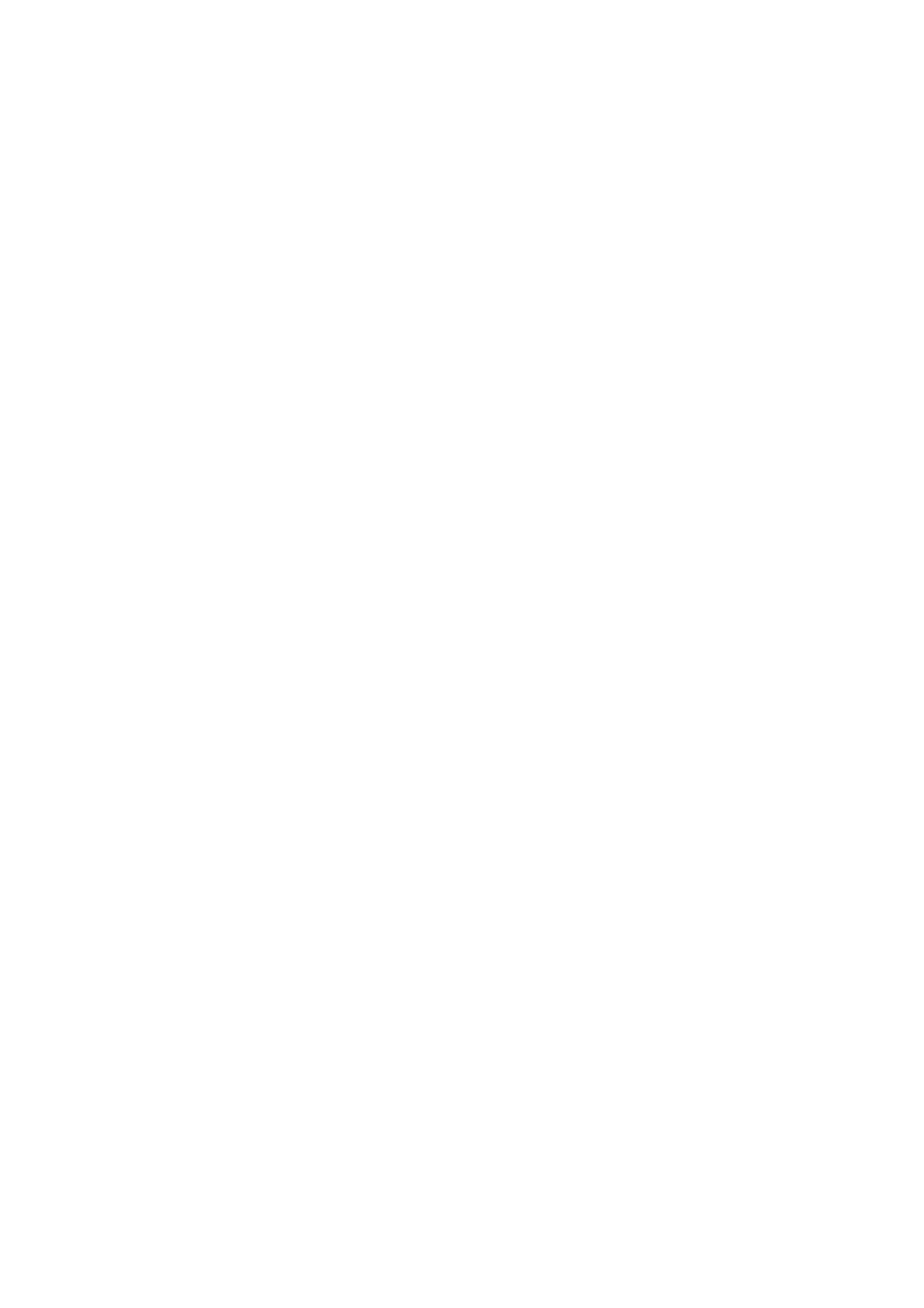

## **Pupil premium strategy statement**

This statement details our school's use of pupil premium (and recovery premium for the 2021 to 2022 academic year) funding to help improve the attainment of our disadvantaged pupils.

It outlines our pupil premium strategy, how we intend to spend the funding in this academic year and the effect that last year's spending of pupil premium had within our school.

It is important to note that students attend ReFocus for a relatively short period of time when looking at their whole school journey. It is also noted that there are often gaps in education and periods of absence that can make obtaining initial data problematic and may hinder the validity of the progress made.

Refocus is an Independent Special School with students on full time and short term packages. Some of the students that are full time are Dual Registered and as such their Pupil Premium allowance will have been allocated to their home school. For the purpose of this policy ReFocus will define Pupil Premium Pupils as those that are on roll single registration.

ReFocus became an Independent Special School in September 2021 and as such there is no data analysis from the previous academic year available.

The Pupil premium allowance for eligible students is obtained by the Local Authority and is Pro-rata for those that join as an In-year admission.

#### **School overview**

| <b>Detail</b>                                          | <b>Data</b> |
|--------------------------------------------------------|-------------|
| <b>ReFocus</b>                                         |             |
| Number of pupils in school on roll single registration |             |

*Employable, Sociable, READY!*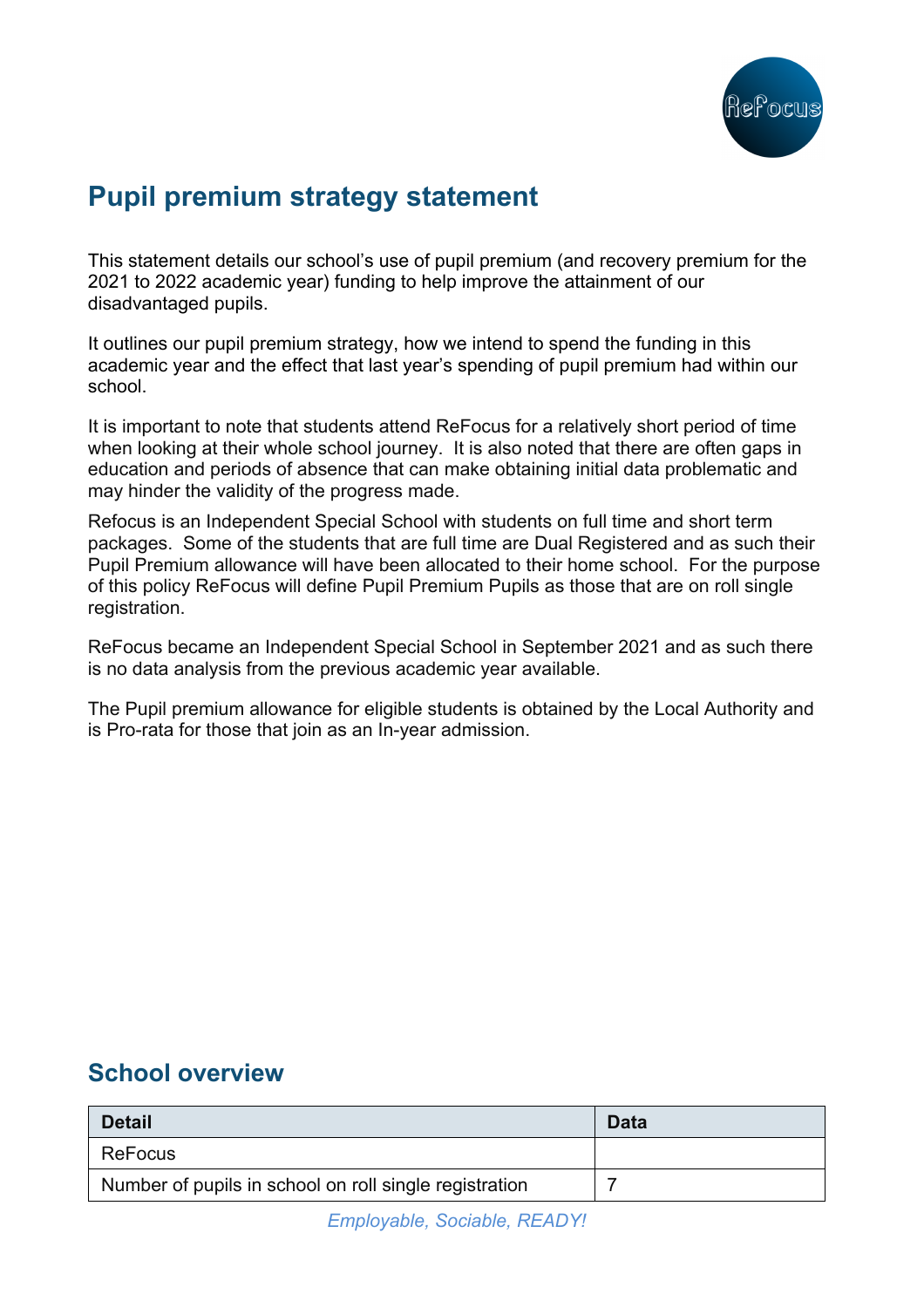

| Proportion (%) of pupil premium eligible pupils                            | 57%                 |
|----------------------------------------------------------------------------|---------------------|
| Academic year/years that our current pupil premium<br>strategy plan covers | 2021/22             |
| Date this statement was published                                          | December 2021       |
| Date on which it will be reviewed                                          | <b>July 2022</b>    |
| Statement authorised by                                                    | Paula Tucker        |
| Pupil premium lead                                                         | <b>Hayley Perry</b> |
| Governor / Trustee lead                                                    | Amandeep Tiwana     |

# **Funding overview**

| <b>Detail</b>                                                                                                                                                              | <b>Amount</b> |
|----------------------------------------------------------------------------------------------------------------------------------------------------------------------------|---------------|
| Pupil premium funding allocation this academic year                                                                                                                        | £3183.32      |
| Recovery premium funding allocation this academic year                                                                                                                     | £0            |
| Pupil premium funding carried forward from previous<br>years (enter £0 if not applicable)                                                                                  | £0            |
| Total budget for this academic year<br>If your school is an academy in a trust that pools this<br>funding, state the amount available to your school this<br>academic year | £3183.32      |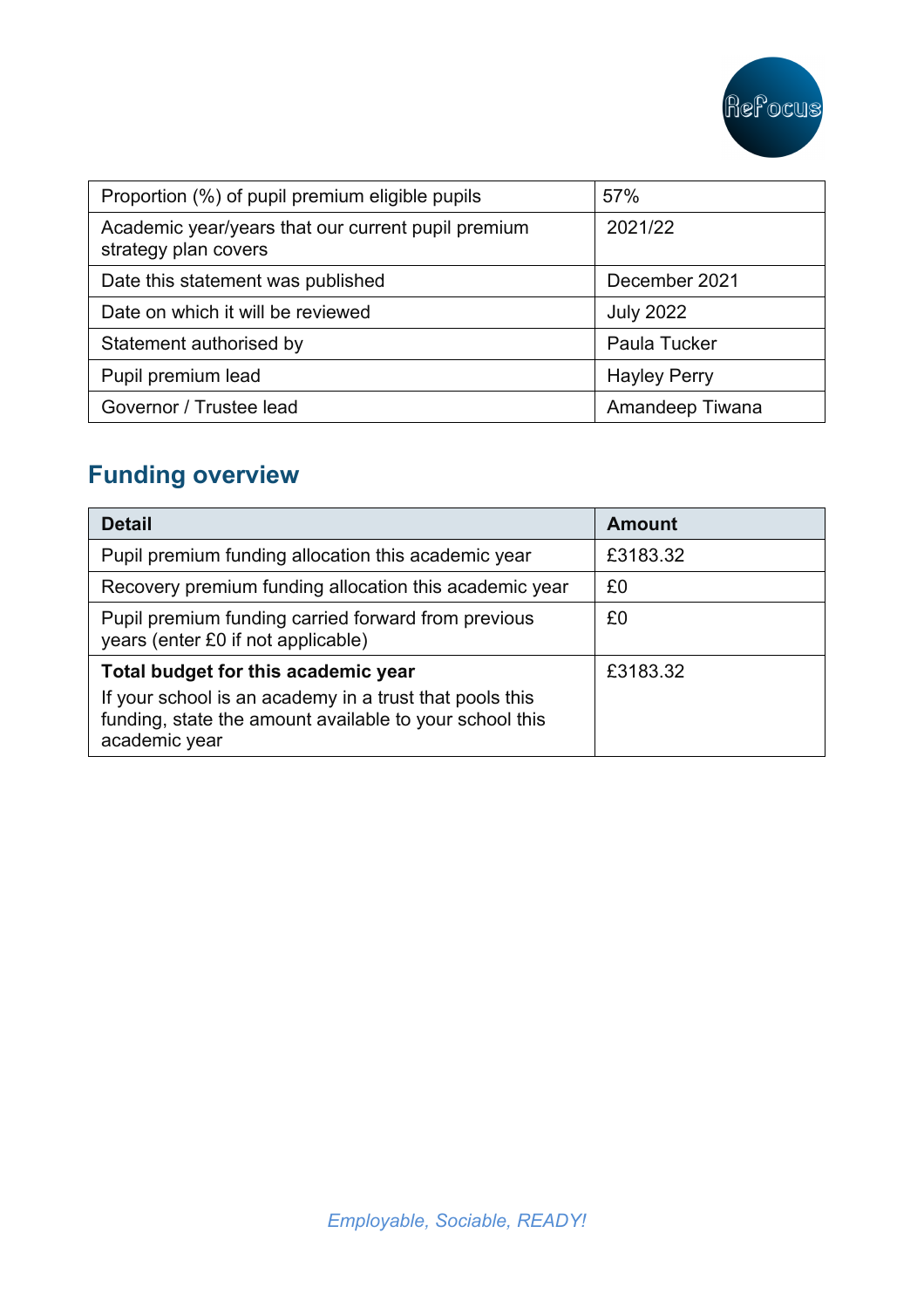

# **Part A: Pupil premium strategy plan**

## **Statement of intent**

We have one core purpose: To have the biggest positive impact on the students that attend ReFocus, being mindful that their prior educational experiences have not been successful. We want students to leave ReFocus more Employable, more Sociable and Ready for Post-16.

We will nurture our students and help them to learn in a safe, caring environment.

We are determined to reduce barriers to educational success.

We are holistic in our approach to achieving success.

We will work with our communities to share our vision and values.

We will develop young adults of the future, working to improve education opportunities

## **Challenges**

This details the key challenges to achievement that we have identified among our disadvantaged pupils. Due to our recent DFE status we have no data to support these challenges at this time, so this information is based on Qualitative data and student/parent voice.

| <b>Challenge</b><br>number | <b>Detail of challenge</b>                                                                                                                                                                                                                                           |
|----------------------------|----------------------------------------------------------------------------------------------------------------------------------------------------------------------------------------------------------------------------------------------------------------------|
|                            | It has been observed that disadvantaged pupils have a lower percentage<br>of days in school. This barrier goes hand in hand with significant gaps in<br>learning.                                                                                                    |
| 2                          | Lower aspirations. It has been observed that those disadvantaged<br>students have lower self-belief and motivation to achieve their potential.                                                                                                                       |
| 3                          | Our observations and discussions with pupils show that disadvantaged<br>pupils generally have greater challenges around communicating and<br>expressing their needs than their peers, including non-verbal, limited<br>language and social interaction difficulties. |
| 4                          | Through observations and conversations with pupils and their families,<br>we find that disadvantaged pupils generally have fewer opportunities to<br>develop cultural understanding outside of school.                                                               |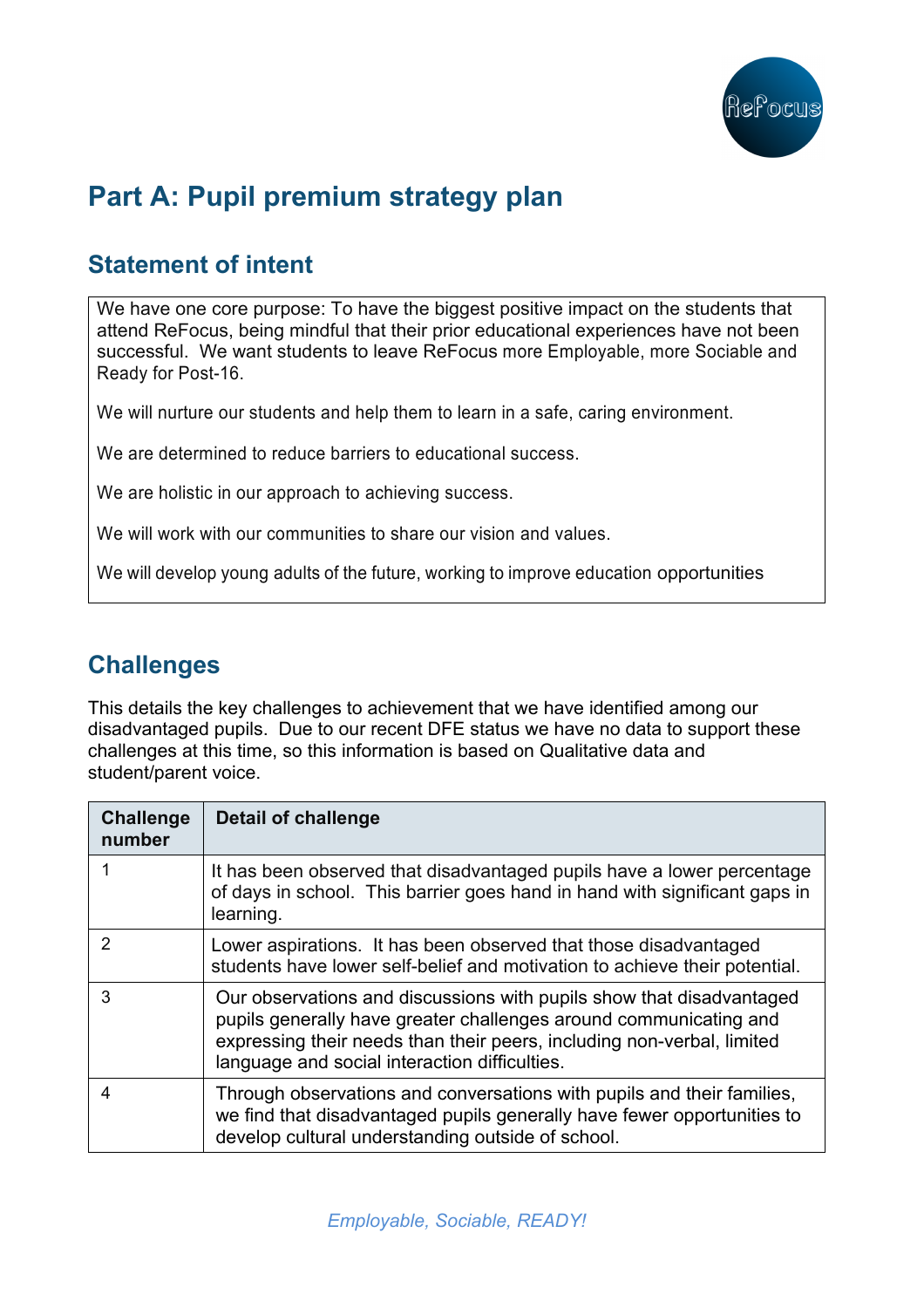

| 5 | Our observations and conversations with pupils indicate that<br>disadvantaged often require additional support to develop personal<br>skills.                                                                                                                                                                                                                                                             |
|---|-----------------------------------------------------------------------------------------------------------------------------------------------------------------------------------------------------------------------------------------------------------------------------------------------------------------------------------------------------------------------------------------------------------|
| 6 | Our observations and discussions with pupils and families demonstrate<br>that the education, wellbeing and wider aspects of development of many<br>of our disadvantaged pupils have been impacted by the pandemic to a<br>greater extent than for other pupils, where for some, they have<br>accessed no education since the first lockdown. These findings are<br>backed up by several national studies. |
|   | Our observations have identified that those disadvantaged students<br>have lower levels of confidence and resilience                                                                                                                                                                                                                                                                                      |

## **Intended outcomes**

This explains the outcomes we are aiming for **by the end of our current strategy plan**, and how we will measure whether they have been achieved.

| Intended outcome                                                                                                     | <b>Success criteria</b>                                                                                                                        |
|----------------------------------------------------------------------------------------------------------------------|------------------------------------------------------------------------------------------------------------------------------------------------|
| Improved attendance and lateness                                                                                     | To have a higher attendance score than the<br>previous setting was able to achieve.                                                            |
| Improved social skills, able to contribute as<br>part of a team and manage the rules around<br>turn taking.          | During social time the amount of incidents<br>will reduce as students will be engaged in<br>different board games, card games and the<br>like. |
| For students to leave ReFocus with a better<br>understanding of the world around them and<br>where they fit into it. | Improved behaviour. This will be measured<br>by their behaviour score.                                                                         |
| To be able to leave ReFocus with<br>improved personal skills.                                                        | Feedback from staff and those external<br>agencies that support ReFocus.                                                                       |
| Students to aim higher and to more self<br>belief                                                                    | For disadvantaged students to have Post-16<br>college courses and apprenticeships in<br>place prior to the end of Year 11.                     |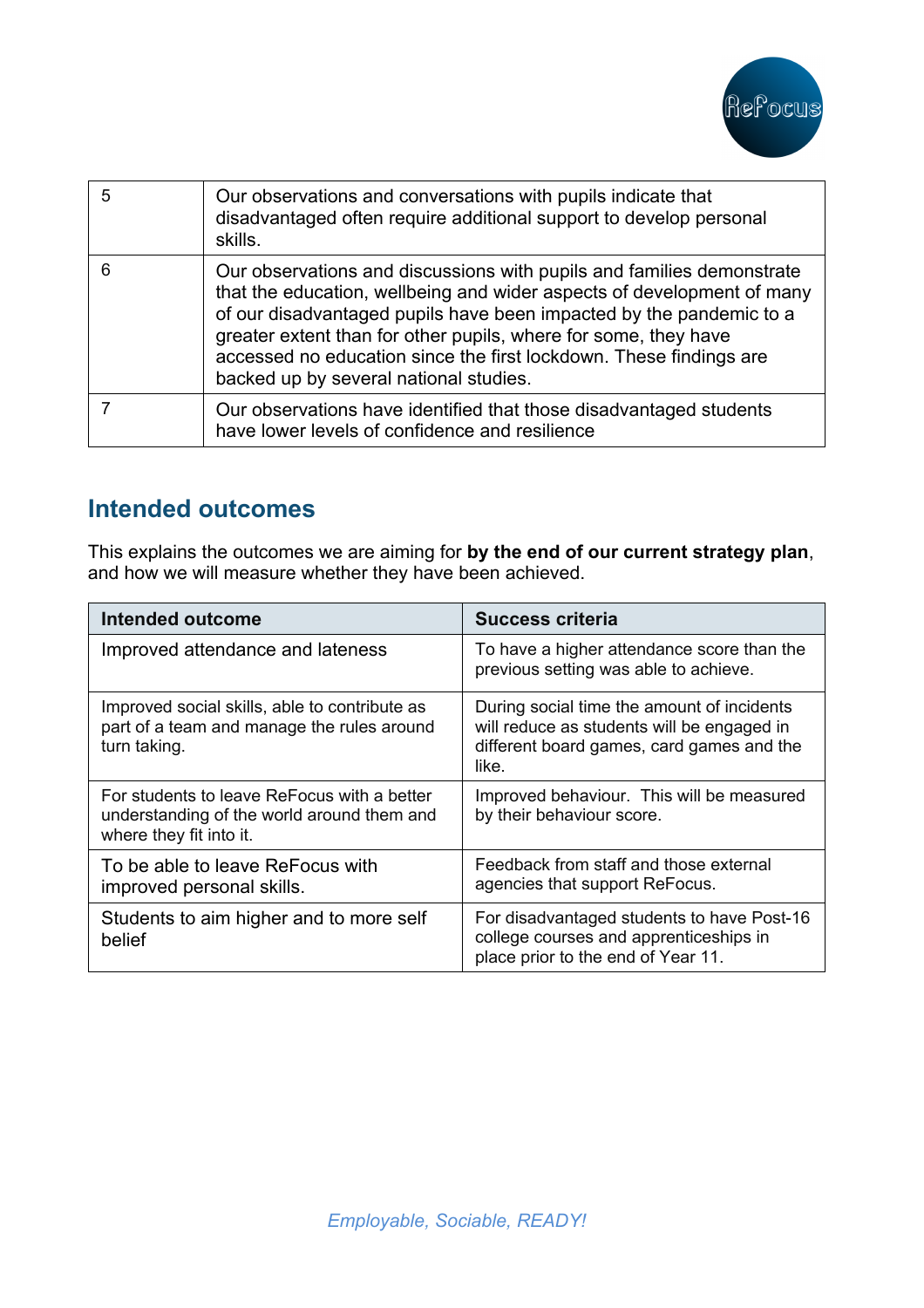

## **Activity in this academic year**

This details how we intend to spend our pupil premium (and recovery premium funding) **this academic year** to address the challenges listed above.

#### **Teaching (for example, CPD, recruitment and retention)**

Budgeted cost: £ *1000*

| <b>Activity</b>                                                                  | <b>Evidence that supports this</b><br>approach | <b>Challenge</b><br>number(s)<br>addressed |
|----------------------------------------------------------------------------------|------------------------------------------------|--------------------------------------------|
| Teaching<br>Qualifications to drive<br>the improvements in<br>standards of staff |                                                | 2, 7                                       |
| Saints Foundation to<br>deliver their Values<br>programme                        |                                                |                                            |

#### **Targeted academic support (for example, tutoring, one-to-one support structured interventions)**

Budgeted cost: £ *1180*

| <b>Activity</b>                                                                                              | <b>Evidence that supports this</b><br>approach                                                                                                      | <b>Challenge</b><br>number(s)<br>addressed |
|--------------------------------------------------------------------------------------------------------------|-----------------------------------------------------------------------------------------------------------------------------------------------------|--------------------------------------------|
| 1-2-1 support<br>sessions for<br>functional skills<br>subjects                                               | Catch up and gaps in learning are<br>easier identified and assisted on a 1-2-1<br>basis.                                                            | $\overline{2}$                             |
| Additional technology<br>for those students to<br>access online<br>learning platforms<br>away from ReFocus   | If students are unable to access work<br>due to lack of technology then they will<br>fall further behind due to being<br>financially disadvantaged. | 1,2                                        |
| Revision guides for<br>English and Maths to<br>ensure those students<br>have every<br>opportunity to achieve | Meaningful revision makes all the<br>difference in the final stages of exam<br>preparation.                                                         | 1,2                                        |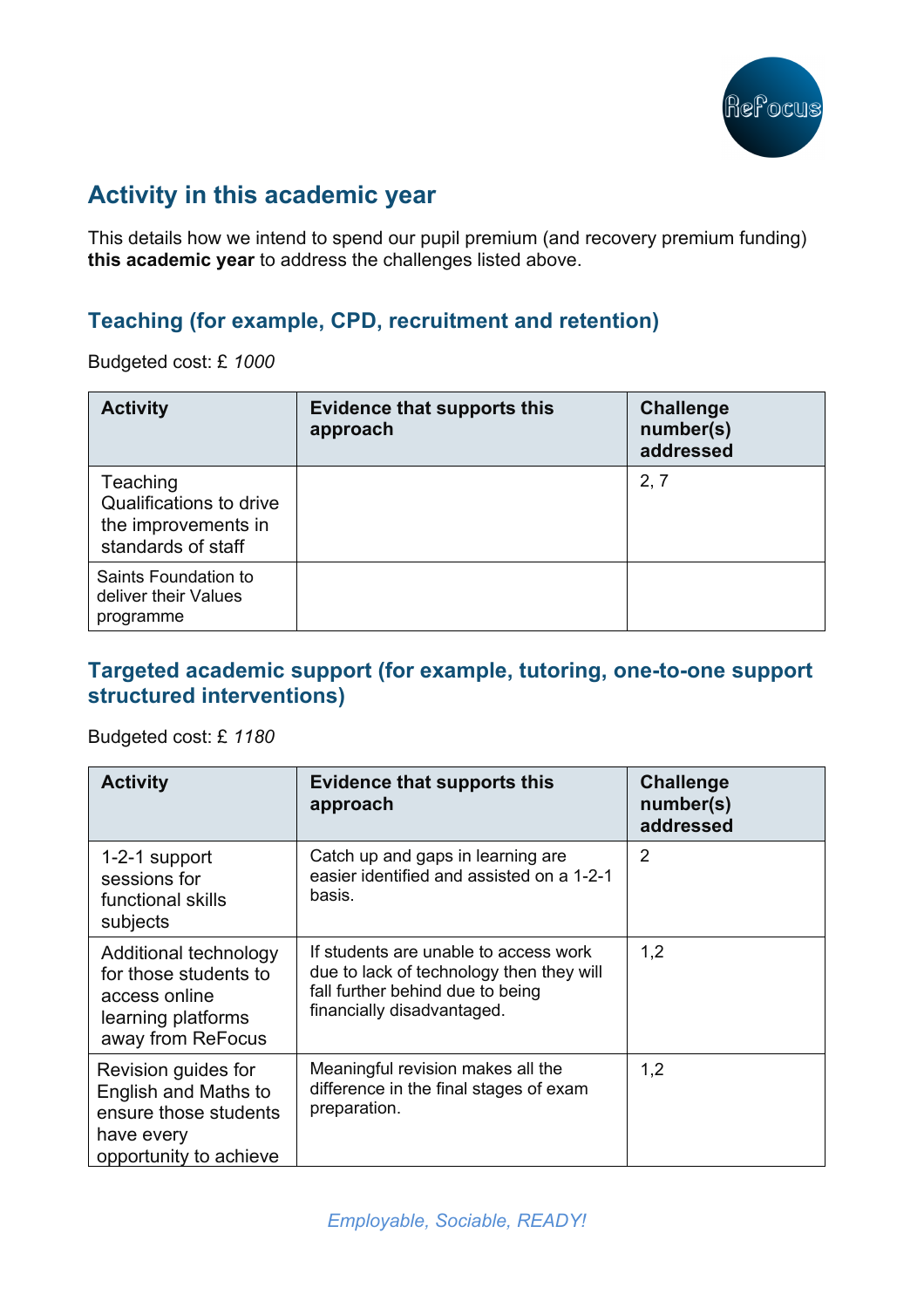

| their expected<br>outcome.                                                           |                                                                                                                                                                                                    |     |
|--------------------------------------------------------------------------------------|----------------------------------------------------------------------------------------------------------------------------------------------------------------------------------------------------|-----|
| 1-2-1 careers advice,<br>trips to colleges,<br>universities and<br>outside speakers. | Opening the minds of students to the<br>possibilities of what they can achieve<br>gives them broader perspective on life<br>choices helping them to be better<br>equipped to make those decisions. | 1,2 |

#### **Wider strategies (for example, related to attendance, behaviour, wellbeing)**

Budgeted cost: £ *1000*

| <b>Activity</b>                     | <b>Evidence that supports this</b><br>approach | <b>Challenge</b><br>number(s)<br>addressed |
|-------------------------------------|------------------------------------------------|--------------------------------------------|
| Mentoring                           |                                                | 1, 2                                       |
| Gym Membership                      |                                                | 2,3                                        |
| Off site activites                  |                                                |                                            |
| Variety of games for<br>social time |                                                | 3                                          |

### **Total budgeted cost: £** *3180*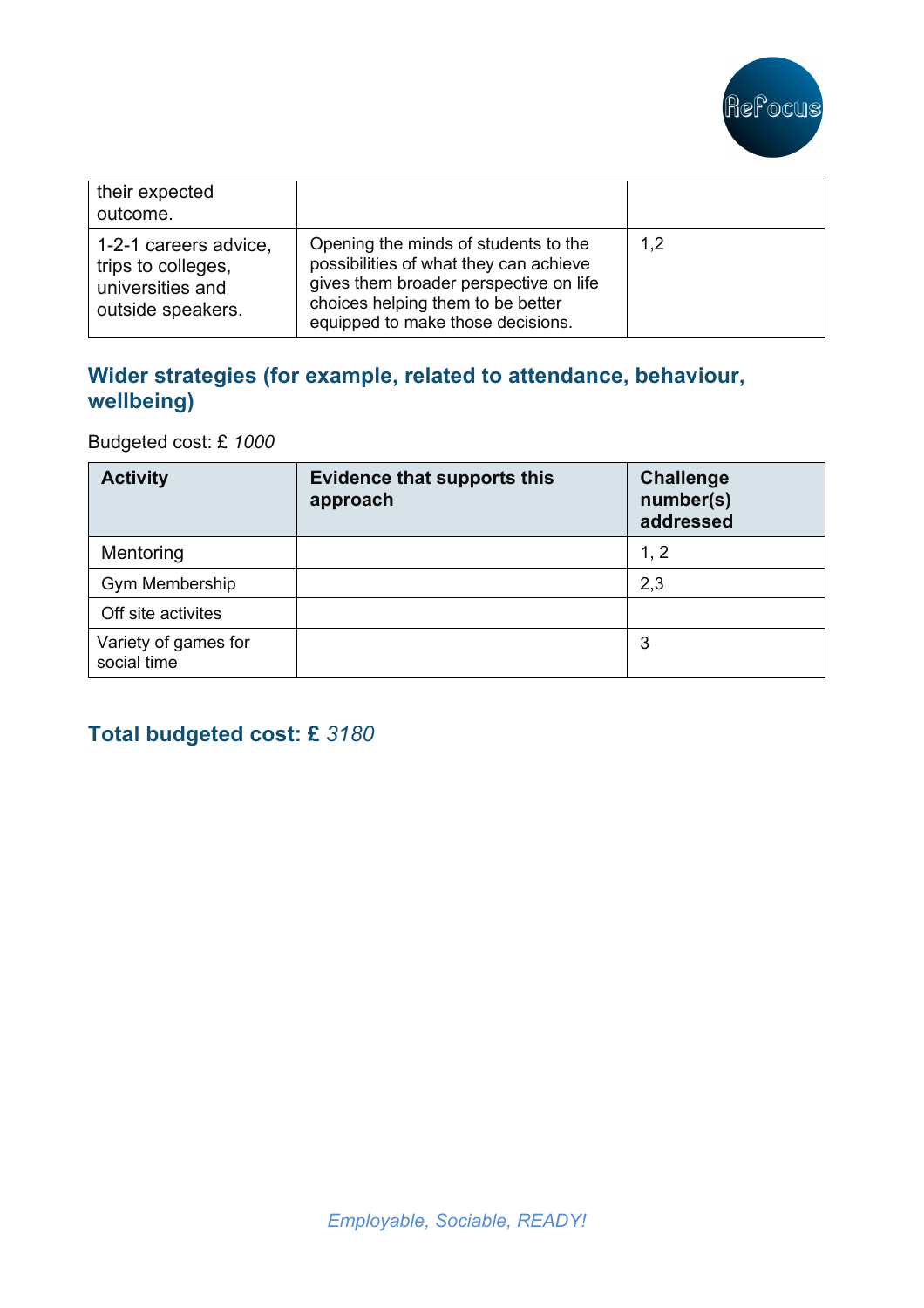

## **Part B: Review of outcomes in the previous academic year**

#### **Pupil premium strategy outcomes**

This details the impact that our pupil premium activity had on pupils in the 2020 to 2021 academic year.

This information is not available as ReFocus started operating as an Independent School in September 2021.

Outcomes for academic year 2021/22 will be based on Functional skills, Construction and other qualifications.

#### **Externally provided programmes**

*Please include the names of any non-DfE programmes that you purchased in the previous academic year. This will help the Department for Education identify which ones are popular in England*

| Programme | <b>Provider</b> |
|-----------|-----------------|
| N/A       |                 |
|           |                 |